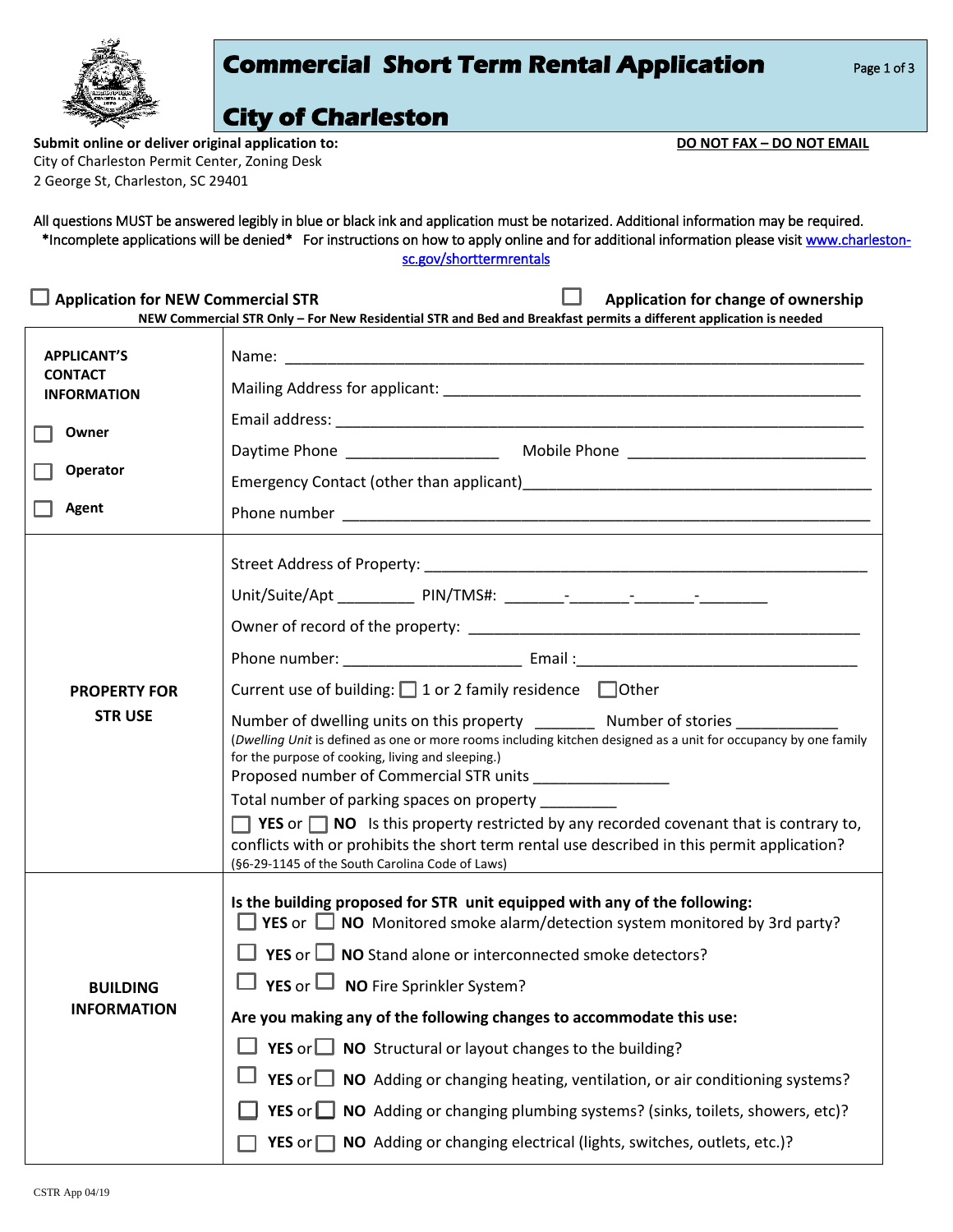|                                                                                                                                   | <b>Commercial Short Term Rental Application, completed and notarized</b>                                                                                                                                                                                                                                    |  |
|-----------------------------------------------------------------------------------------------------------------------------------|-------------------------------------------------------------------------------------------------------------------------------------------------------------------------------------------------------------------------------------------------------------------------------------------------------------|--|
| <b>APPLICATION CHECKLIST:</b>                                                                                                     | Site plan or survey of the property, drawn to scale, that shows all buildings,<br>driveways and parking spaces, and notes the location of the proposed STR unit and                                                                                                                                         |  |
| The following information<br>and documentation must<br>accompany the<br>application (please attach<br>or upload ALL<br>documents) | the location of each off street parking space, if any                                                                                                                                                                                                                                                       |  |
|                                                                                                                                   | <b>Complete floor plans, drawn to scale, for the building where the STR unit will be</b><br>located with all rooms labeled (living, dining, kitchen, bedroom, bathroom, stairs, etc.)<br>and all interior walls and doorways shown. (Floor plans are not required to be drawn<br>by a design professional). |  |
|                                                                                                                                   | Non-refundable Application fee of \$200 (does not include Fire Marshal Plan Review<br>and Inspection fees, Business License fees, etc.)                                                                                                                                                                     |  |

I hereby certify and acknowledge by my initials and signature below that:

- \_\_\_\_\_ This application is complete and accurate, and
- I have reviewed and understand the applicable Zoning Ordinance regulations for operating STR,
- \_\_\_\_\_ I must comply with all business license and revenue collection laws of the City, County and State,
- The STR unit shall be rented to no more than four (4) unrelated people pursuant to the definition for family, provided however only one (1) family at a time may occupy and use a commercial short term rental unit
- The portion of the premises used for the STR use may be inspected by City personnel on an annual basis to check for compliance with the Zoning Ordinance.

| Signature of property owner |  |  |
|-----------------------------|--|--|
|                             |  |  |

**Signature of prospective STR owner Date Date Date Date Date Date Date Date** 

| Sworn to me this day of | 20 |
|-------------------------|----|
| Notary Public           |    |
| My Commission expires   |    |

| <b>OFFICE USE ONLY</b> | date & time                      |      |        |
|------------------------|----------------------------------|------|--------|
|                        | $\cdot$<br>application received: | tee: | staff. |

**Department of Planning, Preservation & Sustainability 2 George St, Charleston, South Carolina 29401 (843) 724-3781 [www.charleston-sc.gov/shorttermrentals](http://www.charleston-sc.gov/shorttermrentals)**